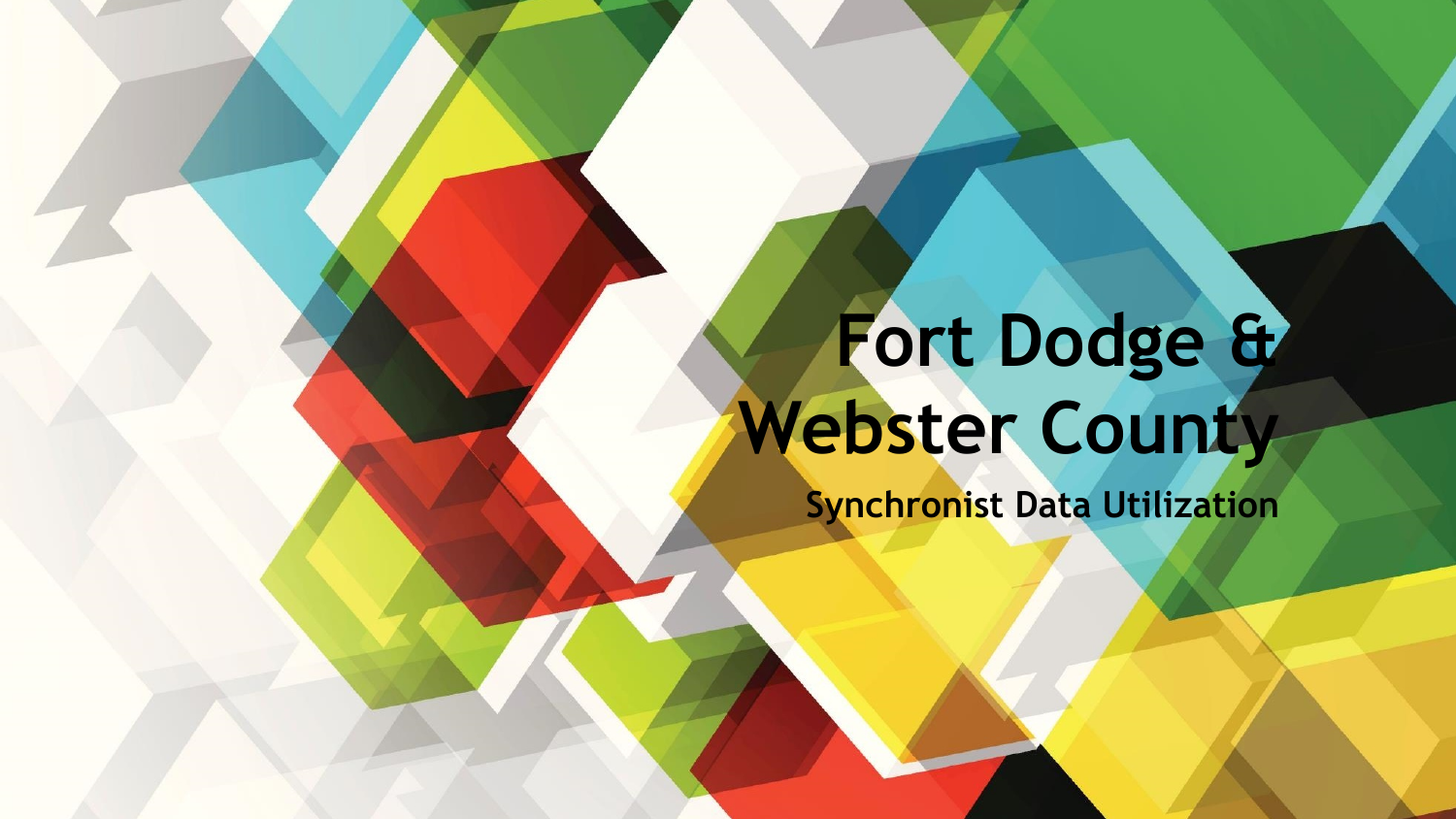#### **Fundamentals**

- City of Fort Dodge BR & E Program Gathers Data from Businesses
- Greater Fort Dodge Growth Alliance Prepares Annual Report

Ask for Specifics on responses

Set up a procedure for follow-up items to ensure assistance tasks are completed, and actions are recorded.

Reports to take a deeper dive into the data;

- **↑ Communities Strengths and Weaknesses**
- Company Rankings by Peer Group Value, Growth, Risk & Satisfaction
- Expansion Opportunities Report –Investment Forecast Report
- Expansion: Growth & Warning Companies growth, needs & barriers
- ◆ Workforce Skills Gap Report Positions available or challenging to fill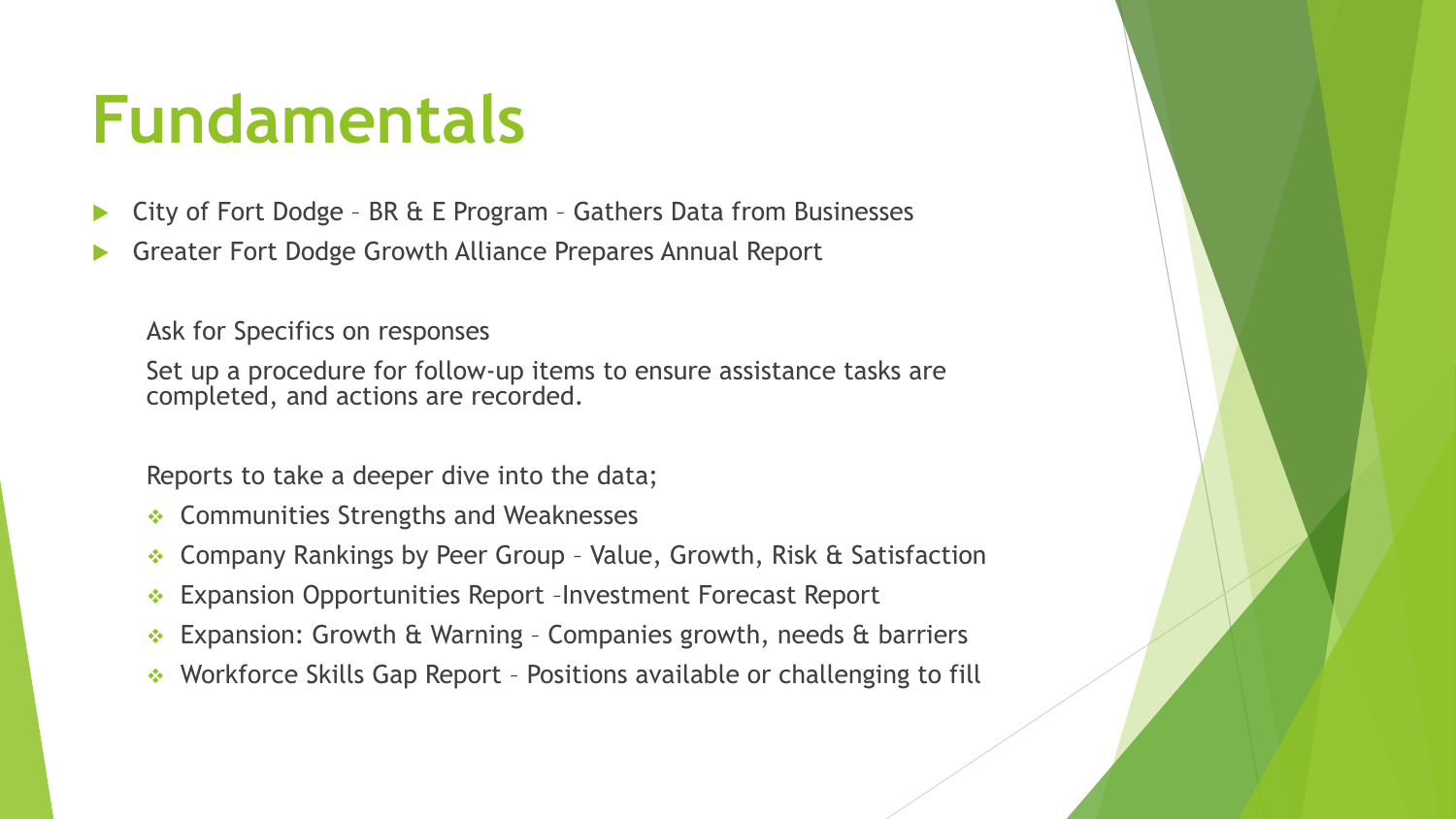#### **There is a built-in story to be told**

- Appeal to your audience with a relatable narrative, it helps them understand what you are trying to communicate.
- While conducting your data analysis, identify & include;
	- $\triangle$  A problem that has arisen
	- $\triangle$  A need that has been identified
	- $\triangle$  A project or initiative that has been devised
- Two prong approach to reporting
	- Sketch out your framework. Use structural elements to build a foundation for organizing, categorizing and narrating results
	- $\cdot$  Then, provide content around your story to get your reader invested in the outcome.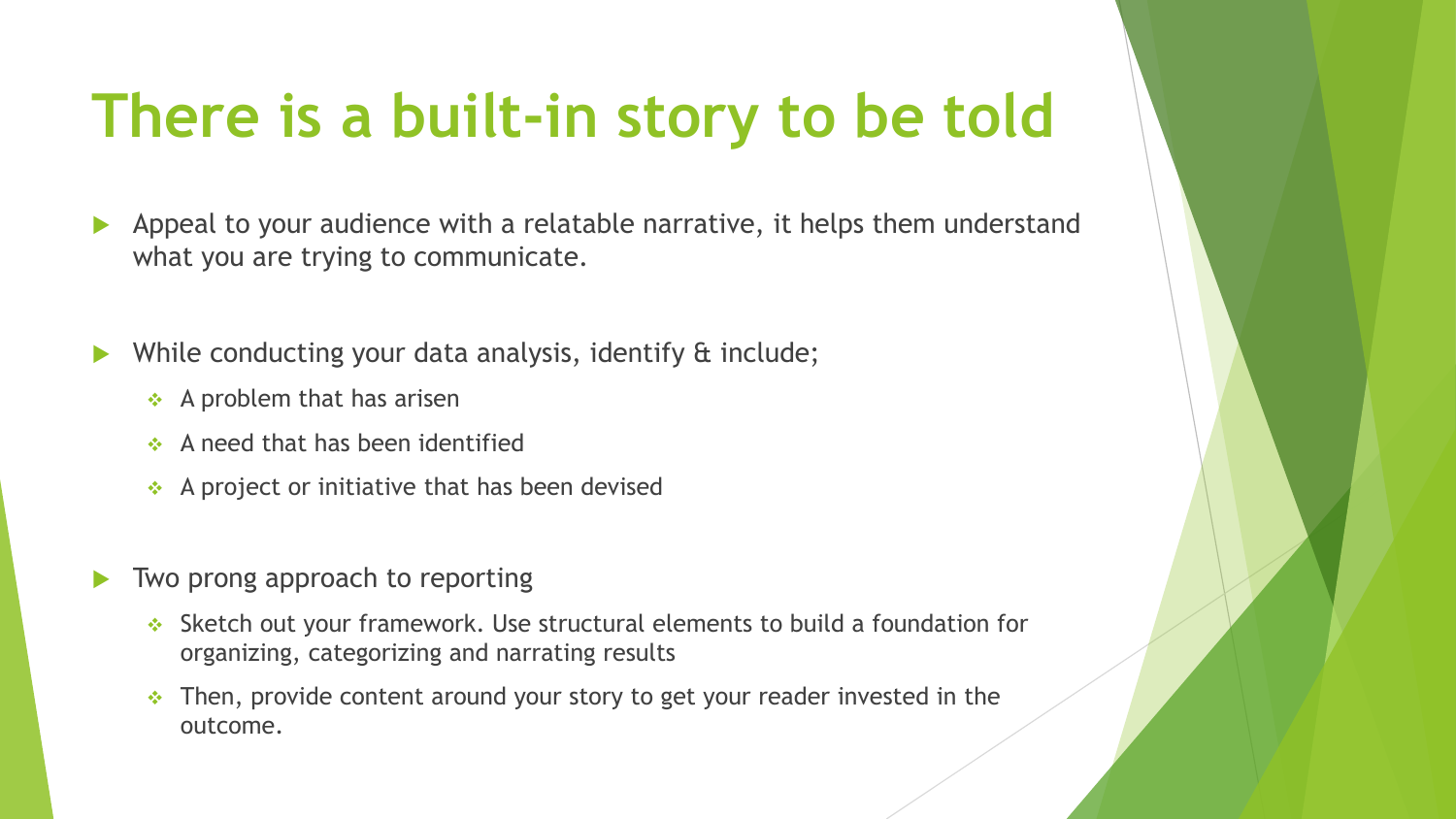## Essential Structural Elements

- Executive Summary Year in Review How did we get here?
- Economic Development Summary Community Projects
- What we Do Our Impact GFDGA impact on the Community
- Webster County Economy
- Interpreting Results What did we discovered
- Looking into the future
- Note Methodology How did we do this?

STATS & STORIES…Over-reliance on one will diminish the value of the report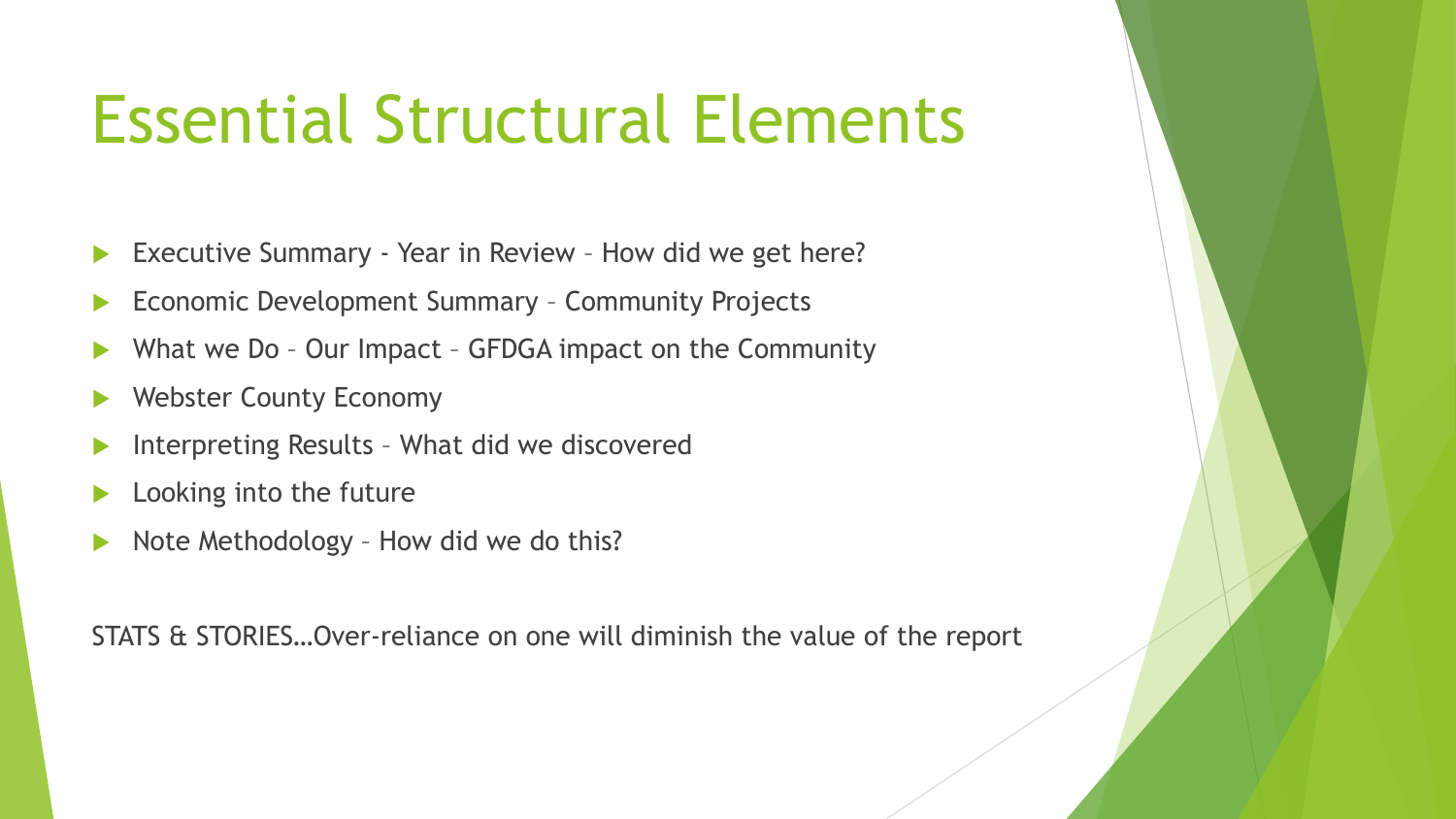## Presenting your story

- $\triangleright$  Set up an annual schedule for reporting to internal and external leadership Regular reporting encourages a regular review of data.
	- Example: Run the Workforce Skill Gap Report quarterly

**Audience /Stakeholders**

City Council – Departments providing Community Services Chamber Board or Committee's (EX: Workforce) County Supervisors State Decision makers Partner Organizations or Community Service Providers Businesses Interviewed **Schools** Service Clubs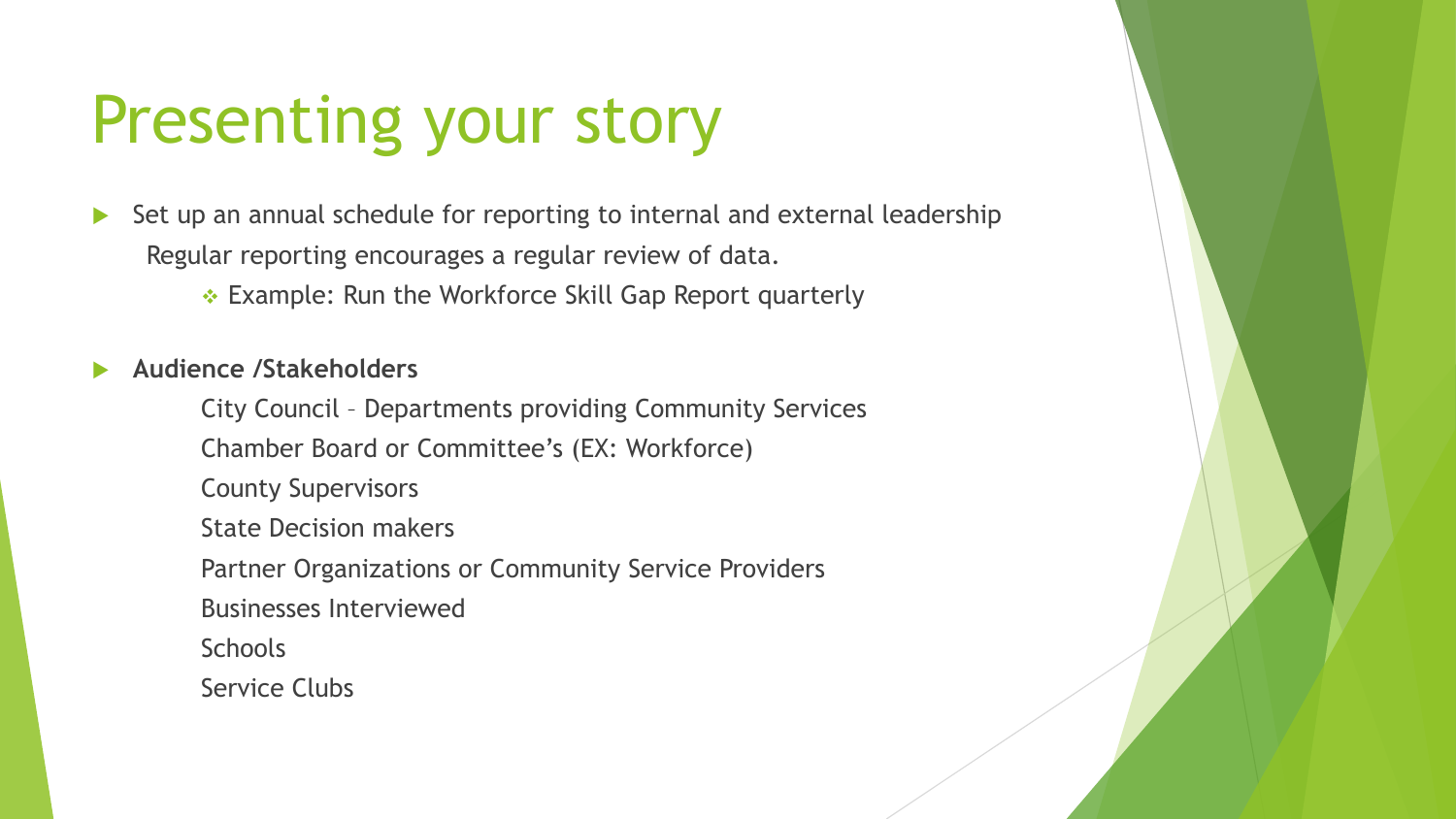## Additional Data Utilization

Data can also be used to;

Tie into your City or Chambers Strategic Planning Develop Public Policy and Programs Marketing your County/Community